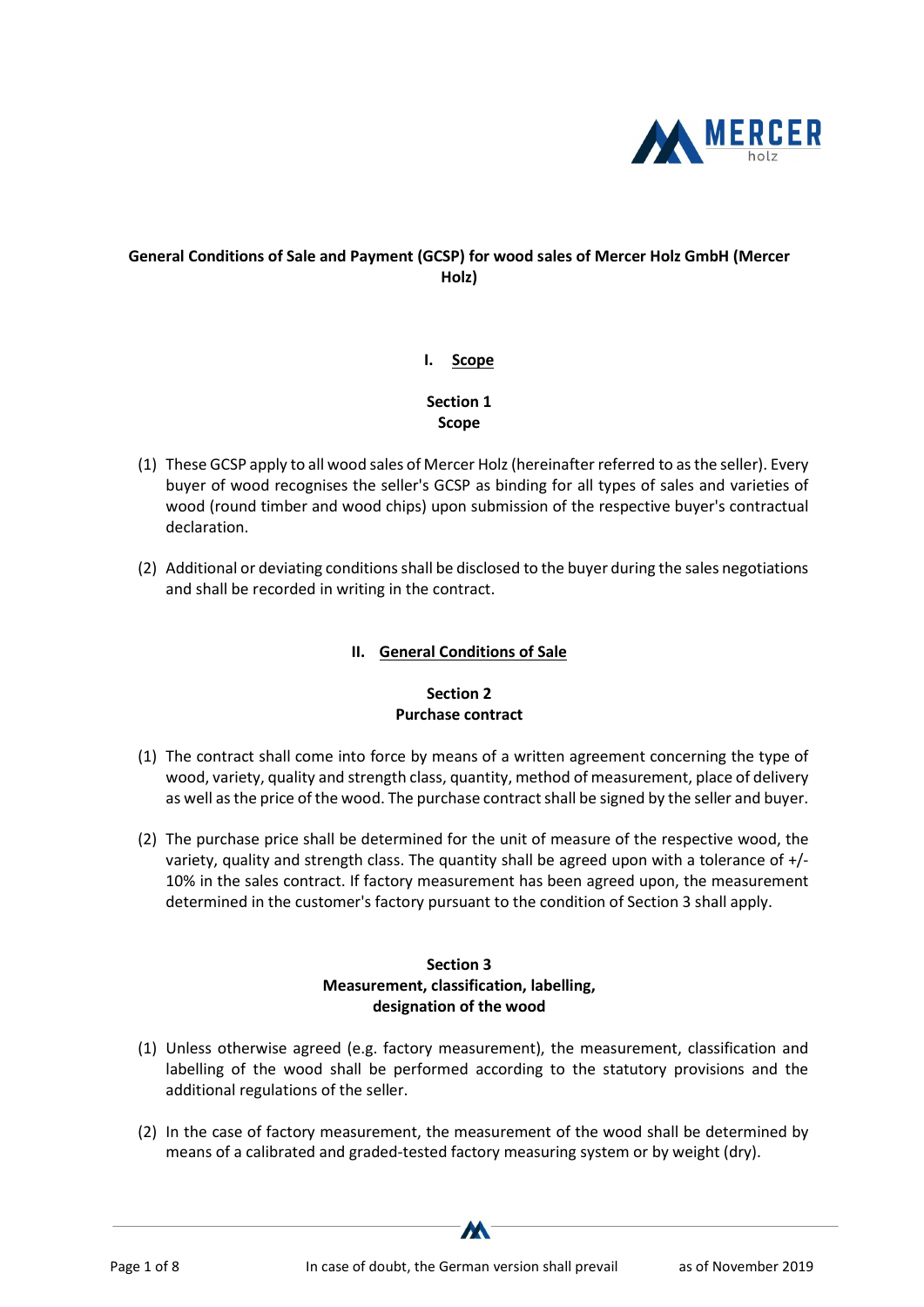

(3) The seller shall be entitled at any time to verify compliance with the prescribed or agreed upon measurement procedures at the premises of the buyer themselves or to have said compliance checked by a representative.

(4) As a standard for the factory measurement, the following recognised standards/rules shall in particular apply as a prerequisite for recognised measurements:

- the "Rahmenvereinbarung für die Werksvermessung von Stammholz" [Framework Agreement for the Measurement of Trunk Wood] of the Deutschen Säge- und Holzindustrie e.V. (VDS) [Association of the German Sawmill and Wood Industry] as well as of the Deutschen Forstwirtschaftsrates e.V. (DFWR) [German Forestry Council]

As a standard for the dry weight measurement of forest timber, the following recognised standards/rules shall in particular apply as a prerequisite for recognised measurements:

- - the "Vereinbarung zum Waldindustrieholzkauf nach Gewicht zwischen dem Gesamtverband Holzhandel e.V. und dem Verband der Deutschen Holzwerkstoffindustrie e. V." [agreement concerning forestry timber purchase by weight between the General Association for Wood Trade and the Association Of The German Wood Material Industry].

As a standard for the dry weight measurement of industrial wood chips, the following recognised standards/rules shall in particular apply as a prerequisite for recognised measurements:

- the "Stichprobenverfahren zur Ermittlung des Atro-Gewichts von Industriehackgut" [random sampling method for the determination of the dry weight of industrial wood chips] of the Deutschen Säge- und Holzindustrie e.V. (VDS) [Association of the German Sawmill and Wood Industry] as well as of the Verbandes Deutscher Papierfabriken e. V. [Association of German Paper Manufacturers]

as amended.

## Section 4 Contesting the purchase contract

(1) The buyer expressly may not contest the purchase contract due to errors concerning the nature, type, properties, quantity, dimensions or storage location of the wood.

#### Section 5 Security and power of attorney

(1) The seller can make the delivery of the wood dependent on a security in the form of a guarantee or advance payment.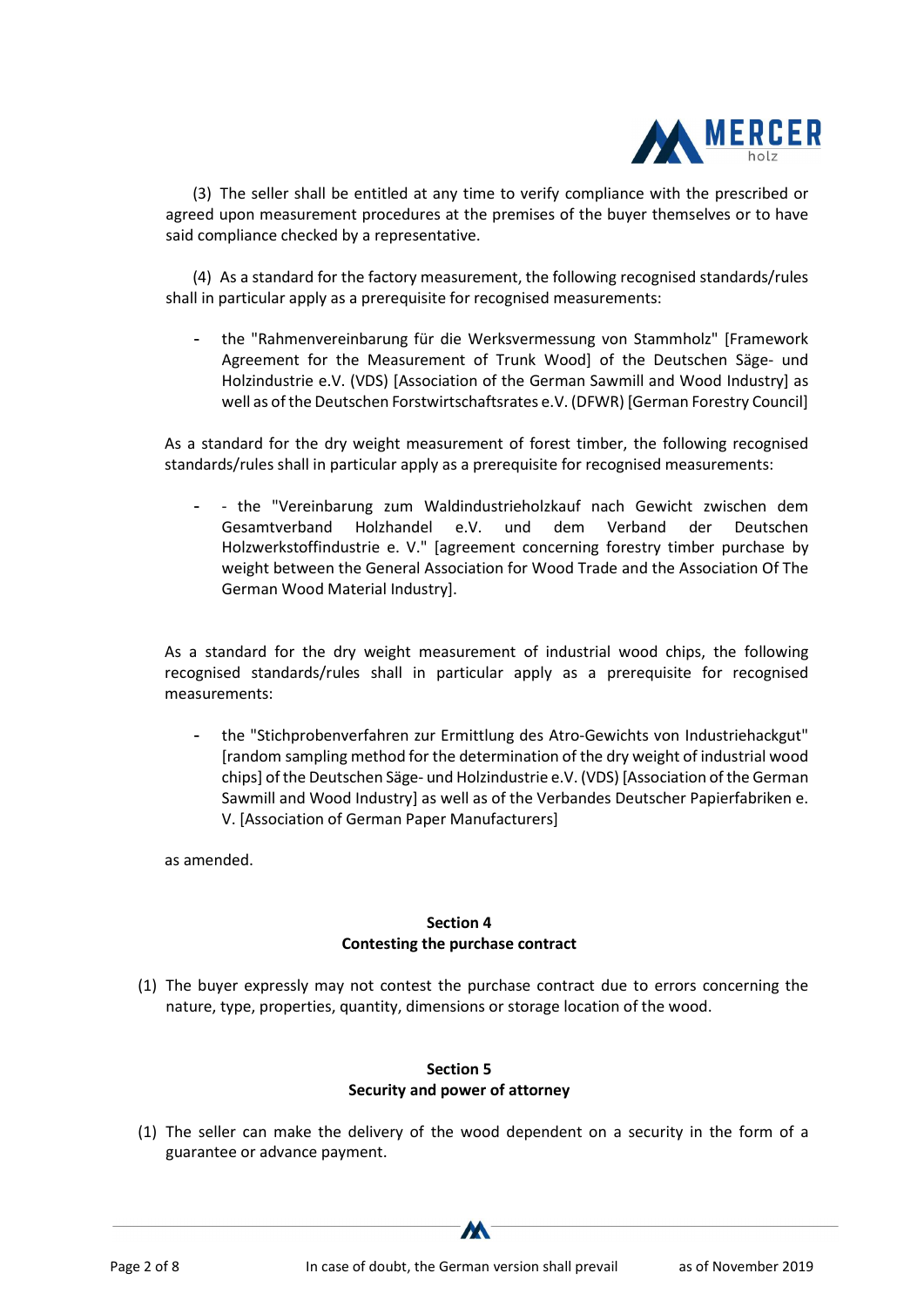

(2) Anyone who wishes to purchase wood for a third party shall, upon request, identify himself by means of a written power of attorney from his client. In this case, the name of the authorised representative also has to be indicated in the sales note.

## III. Obligations of the seller and buyer

## Section 6 Exhibition and provision

- (1) The seller shall hand over the wood to the buyer at the terms defined in the contract. With the delivery of the wood, the buyer accepts the delivered goods in terms of quality and quantity as contractually compliant. If the buyer wants to object to the quality and quantity, it has to do so within two working days following the delivery. The complained goods have to be kept separately and may not be processed or mixed with other wood.
- (2) The presentation of the wood shall be performed by the seller or its authorised representative at the place of fulfilment and according to tree species, variety, dimensions, quantity, as well as quality and strength class (this may occur either at the logging location or the seller's warehouse).
- (3) If the buyer or its representative does not appear at the exhibition meeting or if it waives the exhibition, it shall thereby acknowledge the information pursuant to paragraph 2. The wood shall be considered to be free of any objections.
- (4) With the agreement on the occasion of the exhibition of the wood and with the waiving pursuant toparagraph 3, the wood shall be considered to have been handed over.

# Section 7 Transfer of risk

- (1) The transfer of the risk of accidental loss, loss of value, deterioration of the wood and hazards for third parties which may originate from the wood to the buyer shall be effected by means of the handover of the wood at the agreed place of performance.
- (2) In the event of any waiver of the exhibition, the buyer shall be sent a list of measurements. The handover of the wood shall take place with the confirmed return of the measurement list with the date and signature of the buyer. If there is no response within one week, the transfer shall be deemed to be accepted as of the 7th day after list of measurements has been sent.

## Section 8 Transfer of ownership, reservation of ownership

(1) Ownership of the sold wood shall be shall be transferred to the buyer upon payment of the full purchase price and all additional costs.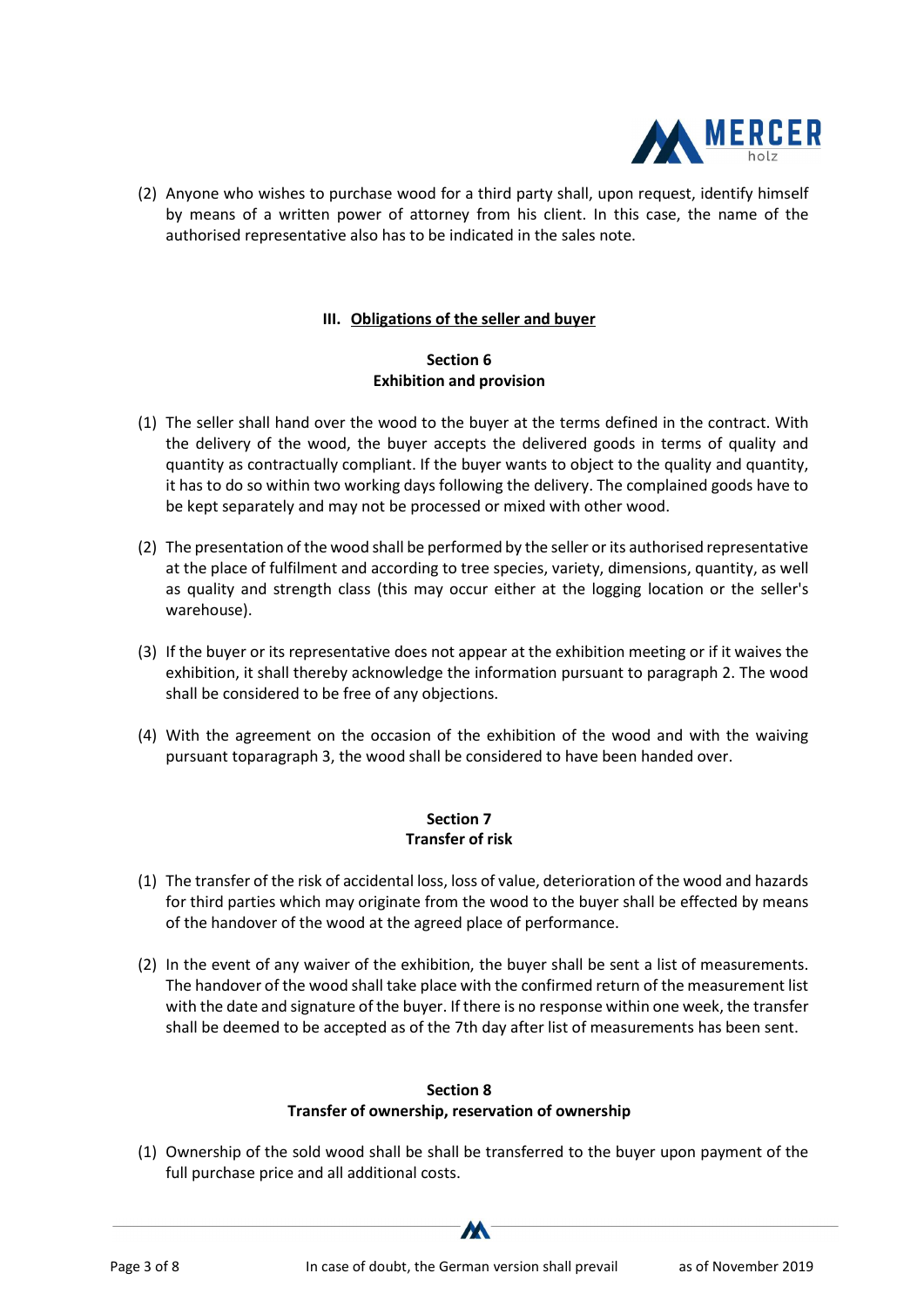

- (2) Until the full payment of the purchase price and all additional costs, the seller shall reserve the ownership of the sold wood. In the case of a partial payment or the existence of a bank guarantee, the buyer or its authorised representative may be allowed to drive the wood away or to have it sent to him. The payment of the full purchase price without any incurred additional costs shall be equivalent to the performance of a partial payment.
- (3) The buyer shall be obliged to immediately send the documents agreed upon for the calculation of the final purchase price to the seller. The seller shall be entitled at any time to perform inspections of the correct determination of the factory entrance measurements and/or the weight.

## Section 9 Guarantee

(1) The seller shall only be liable for externally recognisable significant deficiencies or significant deviations from the reached agreements regarding the tree species, variety, quantity, quality class, diameter, length or the special characteristics of the wood which have been assured in writing. Liability for faults which cannot be recognised externally (such as foreign objects, ammunition or pest infestations) are excluded unless fraudulent or grossly negligent action is verified.

# Section 10 Warranty period

- (1) Complaints can only be made until the time of the exhibition or, if this is not desired, until the time of the hand over.
- (2) Complaints are to be provided to the seller in writing with an indication of the wooden number and defects. The seller shall have 7 days to inspect the wood which is the subject of the complaint.
- (3) In the case of trunk wood containing shivers, subsequent complaint provided to the seller in writing at the latest 6 months as of the date of delivery shall be possible if splinter damage has occurred in the case of cutting wood for which no splinter deduction has been guaranteed upon purchase.
- (4) After expiry of the warranty period, all liability of the seller shall be excluded.

#### Section 11 Performance of the warranty

(1) If the warranty claims are justified, the following shall occur according to the option of the seller: either the purchase price shall be reduced, replacement by another wood of the same kind and quality shall occur, or the purchase contract shall be cancelled. In cases of reduction and conversion, payments which have already been made will be reimbursed without interest. Any payments made by the buyer which shall be related to ancillary costs shall be

W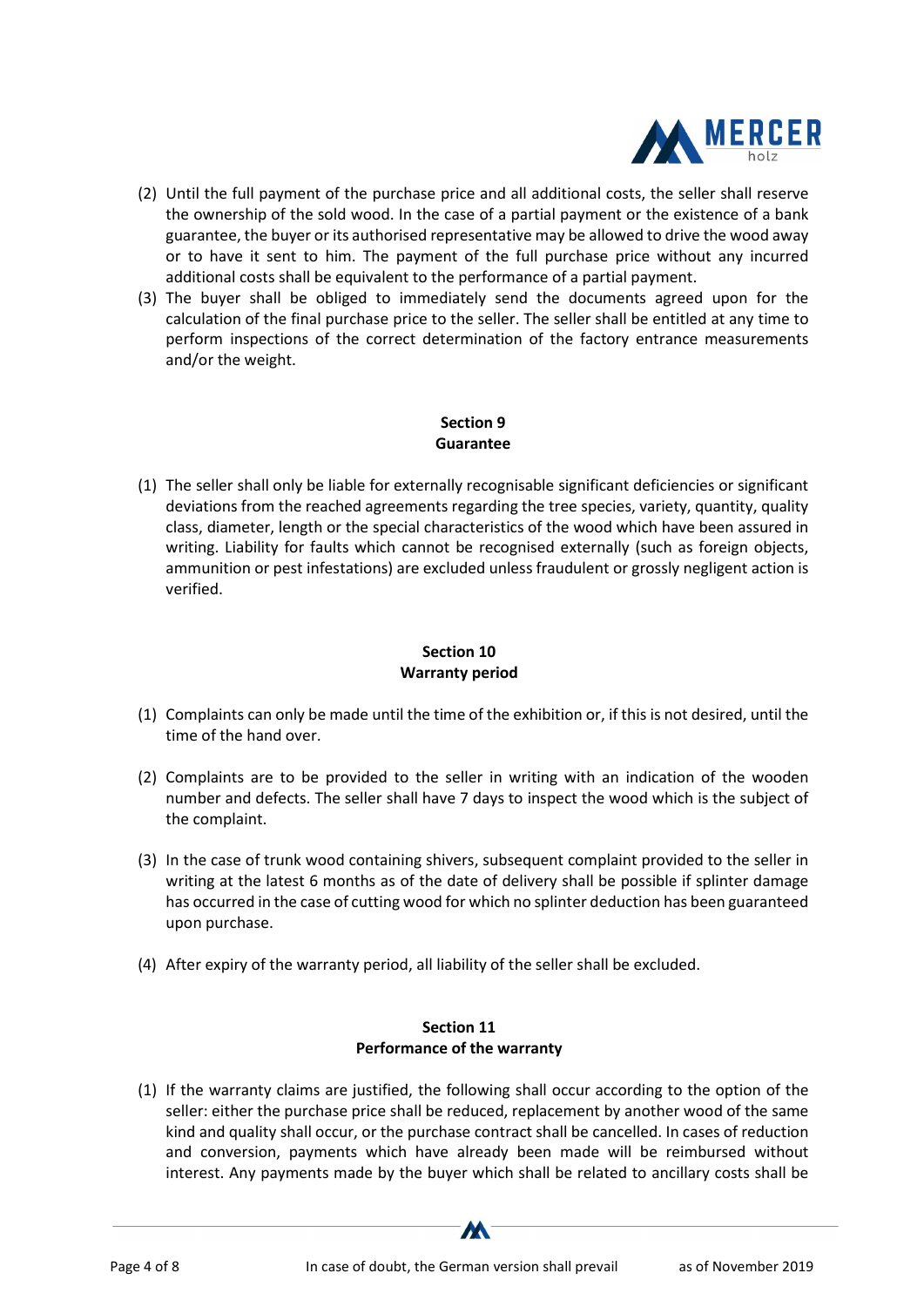

not reimbursed. Any consequential damage of whatever the nature or extent will expressly not be replaced.

## Section 12 Exclusion of liability

(1) The seller, its representatives and its vicarious agents shall only be liable for intent and gross negligence. Liability for slight negligence is expressly excluded. Liability for any reason is in any event limited to the seller's respectively concluded liability insurance.

## Section 13 Acts of force majeure

(1) In cases of force majeure (strike, war, lock-out, suspension of official approvals, weather conditions), the buyer shall not be entitled to any claims against the seller for non-delivery. If necessary, the seller shall be entitled to supply wood of the same type and quality instead of the contractually agreed wood. Compensation for possible additional costs of the buyer is excluded in this regard. In such a case, however, the buyer shall be given the opportunity to rescind the contract without compensation or sanctions.

## Section 14 Place of fulfilment of the wood delivery

(1) The place of fulfilment shall be the agreed delivery location. In the case of a handover in the forest pursuant to forest measurement, the lorry-transportable logging road nearest to the logging location shall be meant unless otherwise agreed in writing. This shall also apply if the handover occurs in the forest and the billing occurs according to factory measurement. In all other cases, the factory or harbour free on truck shall be considered to be the place of fulfilment.

# Section 15 Wood removal

- (1) The buyer and its representative shall only be allowed to remove the wood after payment or with the explicit consent of the seller.
- (2) If the buyer or its representative removes wood without being authorised to do so, the seller may demand the return or immediate fulfilment of all liabilities of the buyer.

# Section 16 Removal obligation

(1) The removal of the wood has to be completed within a period stipulated by the seller in the contract. If the deadline is not observed due to reasons for which the buyer is responsible,

M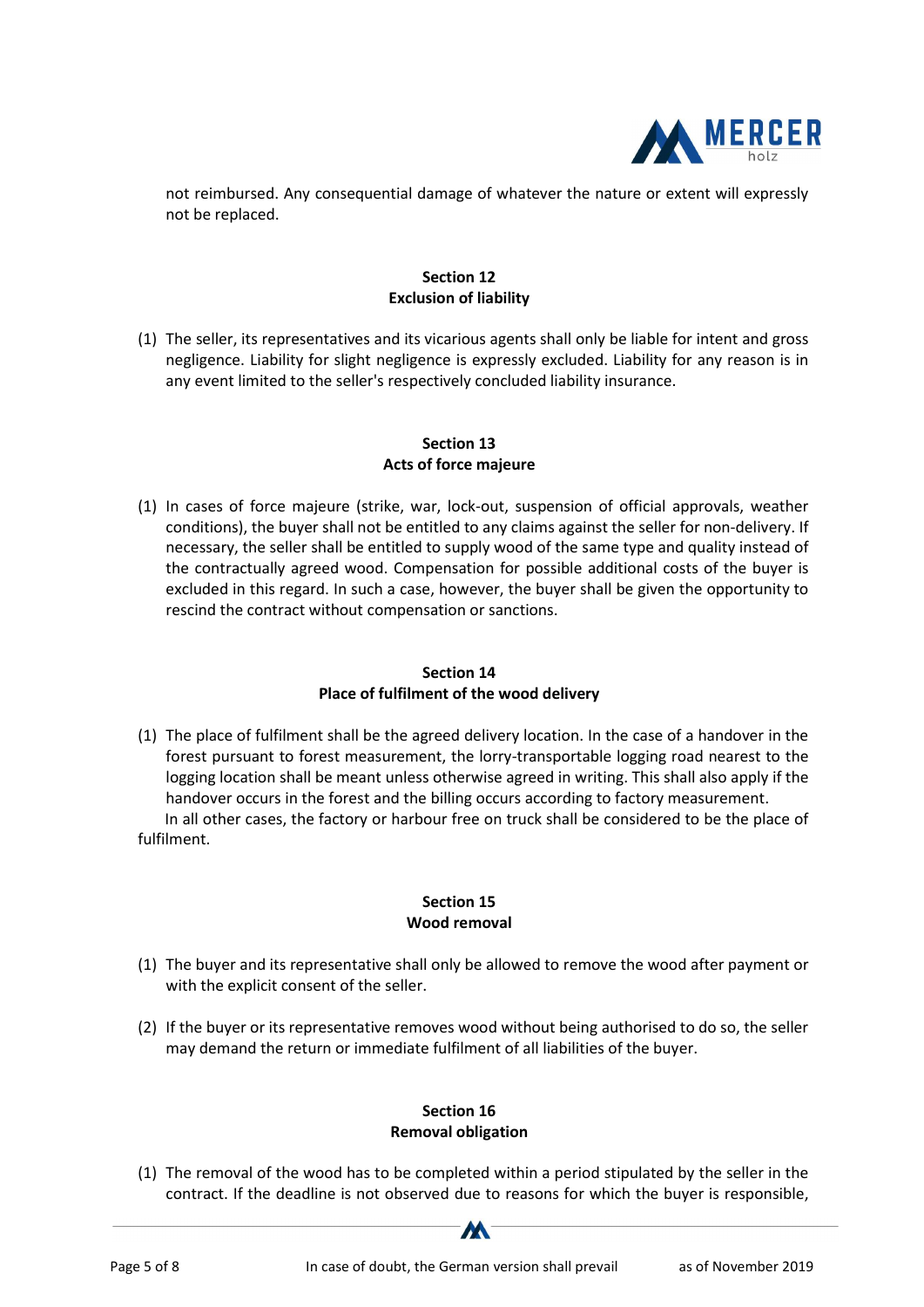

the seller may charge storage fees and relocate the wood to another storage location at the buyer's expense or protect it from insect infestation at the buyer's expense.

## Section 17 Transport obligation

(1) Travelling in the forest occurs at one's own risk. No due diligence or transport obligations on the part of the seller exist. This also applies to marked routes and paths. Intent and gross negligence re excluded.

#### Section 18 Due diligence of the buyer

- (1) The removal of the wood has to be performed in a forest-friendly and path- friendly manner. The seller may demand compensation for intentionally or negligently caused damages.
- (2) Logging roads may only be used in a conservative manner and according to their developmental condition.
- (3) The buyer shall be liable for any damages caused by it or by its representatives during the removal provided that such damages exceed an extent which is unavoidable.
- (4) The buyer and its representatives shall be obliged to comply with the instructions of the seller or its representatives which are issued in the interest of preserving the forest, forestry and hunting protection or other reasons related to forestry.
- (5) The buyer and its representatives shall be responsible for complying with the accident prevention regulations.

#### IV. General conditions of payment

# Section 19 Purchase price

- (1) The purchase price shall be agreed upon in the purchase contract. It shall be calculated according to the method described in the purchase contract.
- (2) The purchase price shall be determined for the unit of measure of the respective wood according to type of wood, variety as well as quality and strength class.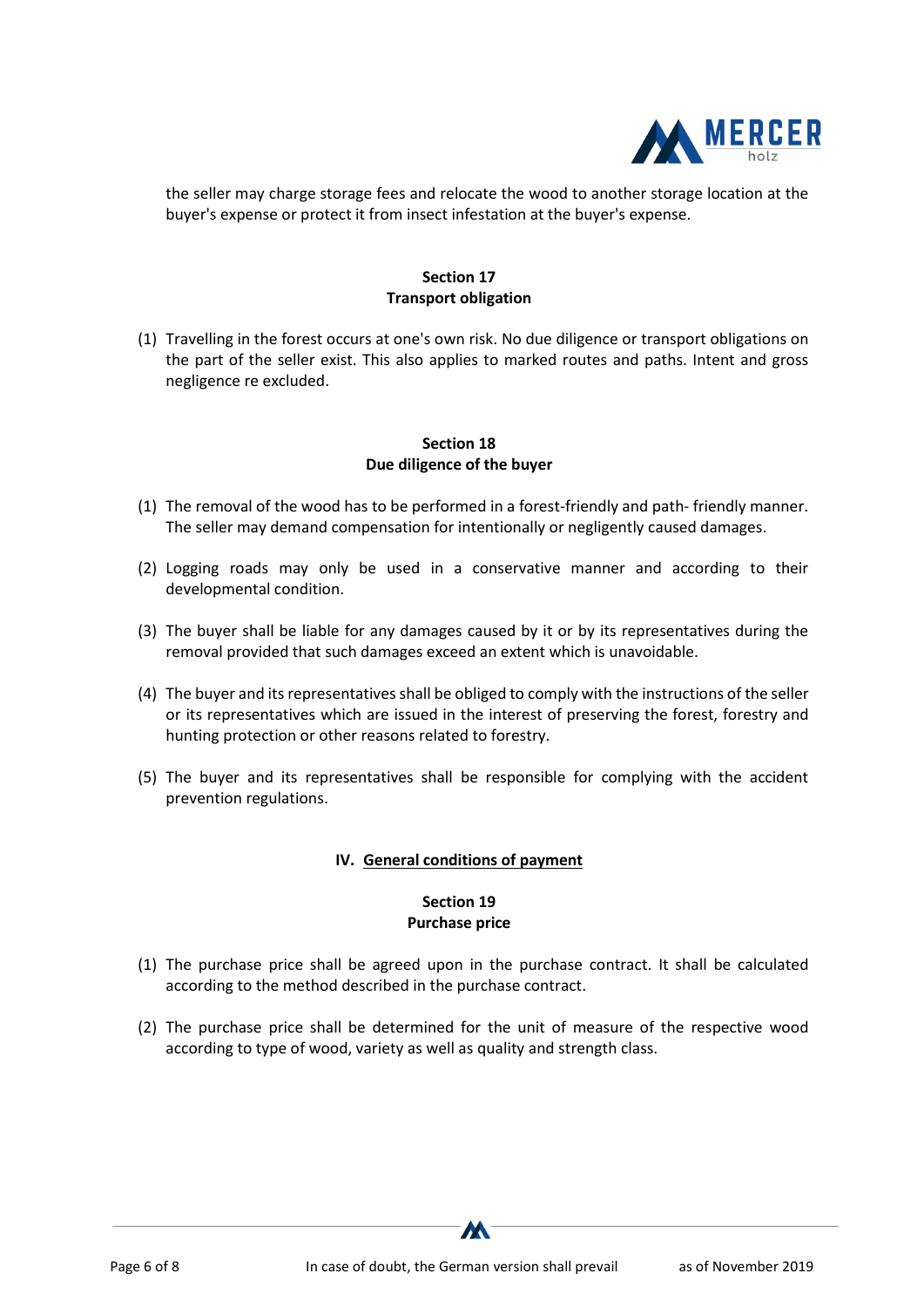

## Section 20 Payment methods

- (1) The purchase price shall generally be in cash (euro) by provision or payment to the account specified by the seller. The corresponding bank data shall be entered in the invoice. Checks will not be accepted.
- (2) The payment shall be made on the basis of an invoice provided by the seller or, if agreed upon in the purchase contract, on the basis of credits from the buyer to the seller.

#### Section 21 Payment period, granting of cash discount

- (1) When wood is sold, payment has to be made within 14 days with a discount or within 30 days net after the date of the invoice, unless otherwise agreed. The 14th calendar day or the 30th calendar day shall be the last day of the general payment period. In the case of discounting, the buyer shall have to prove that the money has arrived at the seller within 14 days. It shall not be sufficient for the buyer to transfer the money within 14 days.
- (2) Discount contracts which the buyer does not deduct on its own cannot be claimed subsequently.
- (3) If the last day of the payment deadline falls on a Saturday, Sunday or bank holiday, it shall be replaced by the following working day.

#### Section 22 Payment delay

- (1) The buyer shall be in default of payment if the buyer has not paid the purchase price by the expiration of the 30 days or within the agreed payment period. The delay of payment shall begin upon the following day. A warning will expressly not be required.
- (2) In the event of a delay in payment, default interest of 8% above the base interest rate shall be applied to that portion of the purchase money which is in arrears. The assertion of any possible damage beyond this shall remain unaffected.

#### Section 23 Recovery

(1) If the agreed purchase price has not been paid or has not been paid in full (if instalment payment has been agreed upon or similar) upon expiry of the term of payment, the seller shall initiate court proceedings for the recovery of the claim without any further reminders. In this process, the part of the purchase price that has not been paid, interests and other claims of the seller will then be claimed.